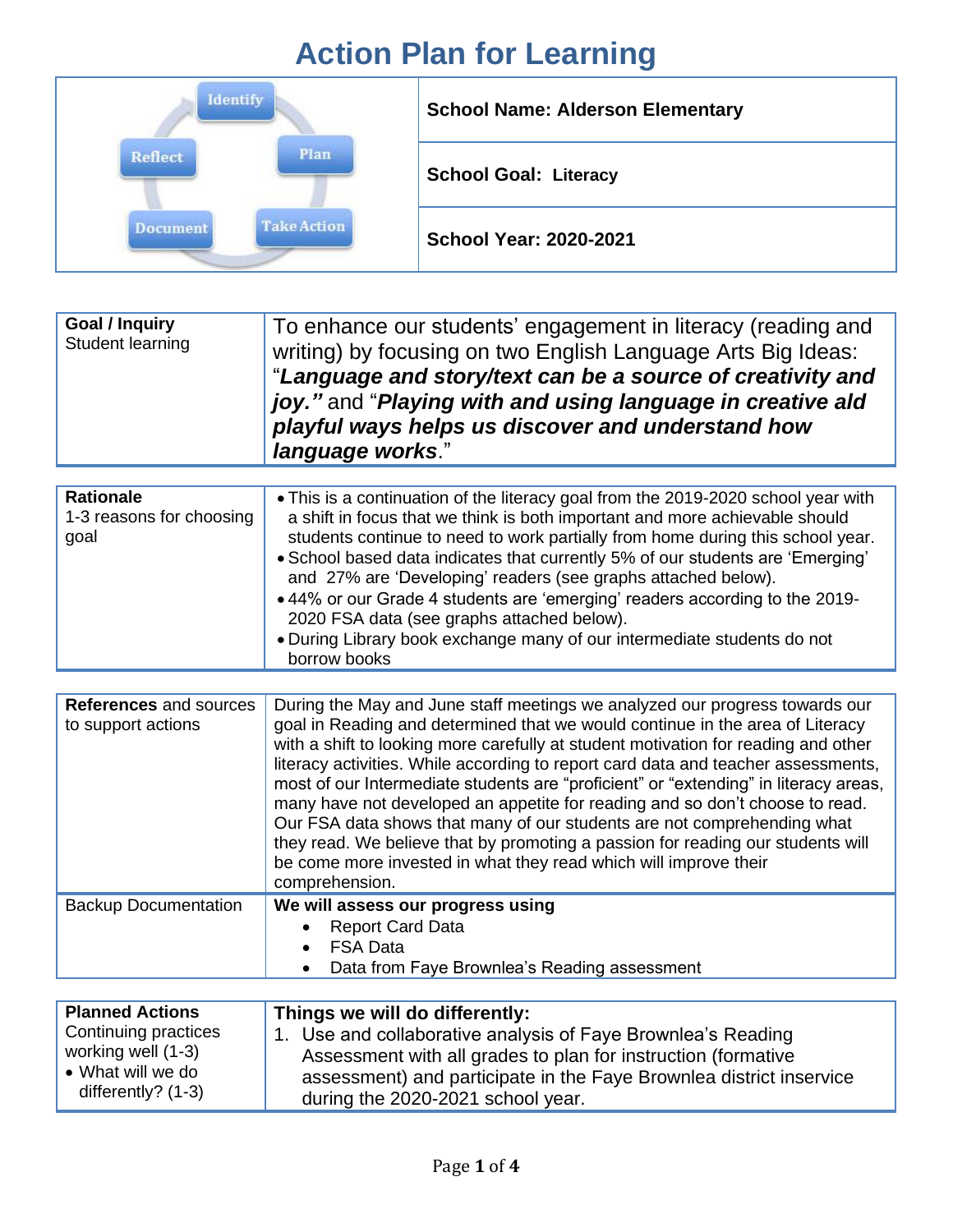|--|

### **Documentation of learning**

Key evidence of change

- How did your actions make a difference?
- Choose 1-3 pieces of evidence to demonstrate the impact your actions have had on student learning to meet your goal.
- Documentation could include video, survey results, performance standard data, anecdotal evidence, work samples, etc.

Since beginning this reading goal in the 2016-2017 school year our interventions have not had as strong an impact as was expected. Next year we will look to focus our interventions more on the three specific interventions specified above along with the use of the co-planning and coteaching model outlined above. (This data was not updated for May of 2020 due to our inability to collect this data during COVID19).

### **May 2017**

| <b>Grade 1 - May 2017</b>                                                                                                                            |     |     |       |
|------------------------------------------------------------------------------------------------------------------------------------------------------|-----|-----|-------|
| <b>CBA (classroom-based assessment) Data</b>                                                                                                         |     |     |       |
| <b>Fully Meeting</b><br>Not yet meeting<br><b>Exceeding</b><br><b>Meeting</b><br>expectations<br>expectations<br><b>Expectations</b><br>expectations |     |     |       |
| 55%                                                                                                                                                  | 32% | 13% | $0\%$ |

| <b>Grade 3 – May 2017</b><br><b>CBA (classroom-based assessment) Data</b> |                |                      |                     |
|---------------------------------------------------------------------------|----------------|----------------------|---------------------|
| Not yet meeting                                                           | <b>Meeting</b> | <b>Fully Meeting</b> | <b>Exceeding</b>    |
| expectations                                                              | expectations   | expectations         | <b>Expectations</b> |
| 21%                                                                       | <b>24%</b>     | 32%                  | 23%                 |

### **May 2018**

| <b>Grade 1 - May 2018</b>                                                     |                                              |    |     |
|-------------------------------------------------------------------------------|----------------------------------------------|----|-----|
|                                                                               | <b>CBA (classroom-based assessment) Data</b> |    |     |
| <b>Fully Meeting</b><br><b>Exceeding</b><br>Not yet meeting<br><b>Meeting</b> |                                              |    |     |
| expectations<br>expectations<br>expectations<br><b>Expectations</b>           |                                              |    |     |
| 41%                                                                           | 32%                                          | 9% | 18% |

| Grade $3 -$ May 2018<br><b>CBA (classroom-based assessment) Data</b> |                |                      |                     |
|----------------------------------------------------------------------|----------------|----------------------|---------------------|
| Not yet meeting                                                      | <b>Meeting</b> | <b>Fully Meeting</b> | Exceeding           |
| expectations                                                         | expectations   | expectations         | <b>Expectations</b> |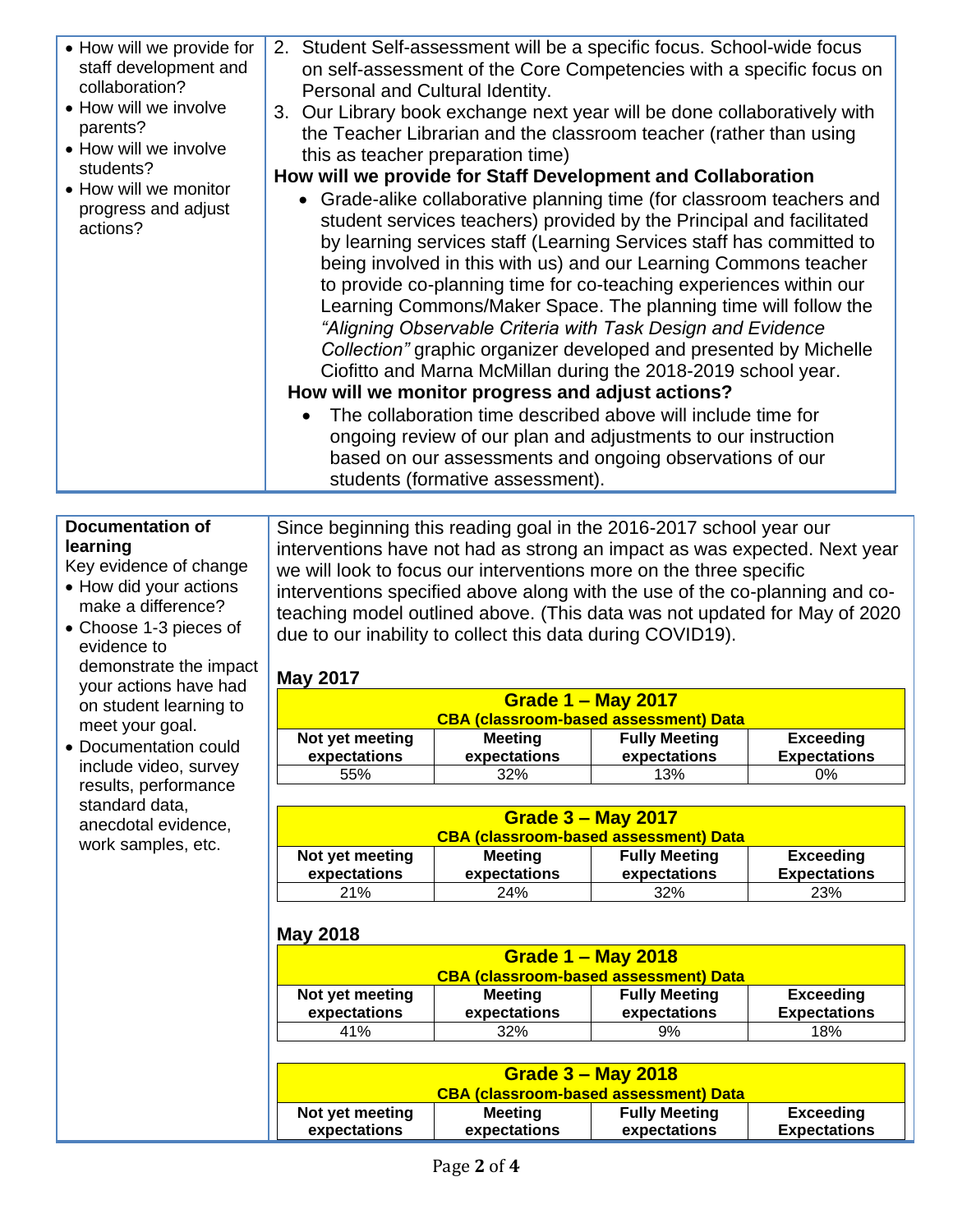|                             | 4%                                                                                                                                                                                                                                                 | 12%                                                                                                                                                                                                                             | 76%                                          | 8%                                                                         |
|-----------------------------|----------------------------------------------------------------------------------------------------------------------------------------------------------------------------------------------------------------------------------------------------|---------------------------------------------------------------------------------------------------------------------------------------------------------------------------------------------------------------------------------|----------------------------------------------|----------------------------------------------------------------------------|
|                             | Our rating scale for the 2018-2019 school year changed so comparisons<br>are difficult to make $-25\%$ of our Grade 1 students were 'emerging' as<br>readers and 38% of our Grade 1 students were 'developing' as readers<br>$(62% \text{ total})$ |                                                                                                                                                                                                                                 |                                              |                                                                            |
|                             | <b>March 2019</b>                                                                                                                                                                                                                                  |                                                                                                                                                                                                                                 |                                              |                                                                            |
|                             |                                                                                                                                                                                                                                                    |                                                                                                                                                                                                                                 | <b>Primary Students - May 2019</b>           |                                                                            |
|                             |                                                                                                                                                                                                                                                    |                                                                                                                                                                                                                                 | <b>CBA (classroom-based assessment) Data</b> |                                                                            |
|                             | <b>Emerging</b><br>20%                                                                                                                                                                                                                             | <b>Developing</b><br>20%                                                                                                                                                                                                        | <b>Proficient and Excelling</b><br>60%       |                                                                            |
|                             |                                                                                                                                                                                                                                                    | Going forward we will look at Primary Report Card Data along with the<br>Grade 4 FSA data to continue to assess our progress. We will also conduct<br>a student survey to assess attitudes towards reading amoung our students. |                                              |                                                                            |
|                             | FSA Data collected during the 2018-2019 school year indicated that 29% of<br>our Grade 4 students were 'emerging' readers, 63% were 'on track' readers,<br>and 4% were 'extending' readers.                                                        |                                                                                                                                                                                                                                 |                                              |                                                                            |
|                             | and 6% were 'extending' readers.                                                                                                                                                                                                                   | FSA Data collected during the 2017-2018 school year indicated that 29% of                                                                                                                                                       |                                              | our Grade 4 students were 'emerging' readers, 66% were 'on track' readers, |
| <b>Backup Documentation</b> | Attached: Graphs showing Primary Report Card and CBA (Classroom-<br>Based Assessment) Data regarding reading and Grade 4 Reading FSA<br>Data.                                                                                                      |                                                                                                                                                                                                                                 |                                              |                                                                            |
|                             | $\frac{1}{\text{PDF}}$<br>Report Card Data.pdf                                                                                                                                                                                                     | <b>Alderson Report Card Data:</b>                                                                                                                                                                                               |                                              |                                                                            |
|                             | <b>Alderson FSA Data:</b><br>$\frac{1}{\text{PDF}}$<br>Alderson FSA<br>Data.pdf                                                                                                                                                                    |                                                                                                                                                                                                                                 |                                              |                                                                            |
|                             |                                                                                                                                                                                                                                                    |                                                                                                                                                                                                                                 |                                              |                                                                            |

| <b>School Community</b><br><b>Engagement Process</b><br>• How did you engage<br>parents, teachers,<br>students & support<br>staff in developing your<br>APL?<br>• How did you share<br>your APL goals with<br>parents, teachers,<br>students & support<br>staff? | Analysis of the data and work to determine and articulate our school goal<br>$\bullet$<br>involved teachers, our youth worker, and education assistants during our<br>May and June staff meetings and out April Professional Development<br>Day<br>We would like to increase parental awareness and involvement in the<br>APL process. We will survey parents and work to bring them more<br>actively into our school goal conversations next year.<br>Our APL will be posted on our school website and will be sent out in our<br>$\bullet$<br>weekly communication to parents in September. |
|------------------------------------------------------------------------------------------------------------------------------------------------------------------------------------------------------------------------------------------------------------------|-----------------------------------------------------------------------------------------------------------------------------------------------------------------------------------------------------------------------------------------------------------------------------------------------------------------------------------------------------------------------------------------------------------------------------------------------------------------------------------------------------------------------------------------------------------------------------------------------|
| <b>Reflection Highlights</b>                                                                                                                                                                                                                                     | Currently we remain concerned about our students' literacy development based on                                                                                                                                                                                                                                                                                                                                                                                                                                                                                                               |
| • Where are we now?                                                                                                                                                                                                                                              | our data collection. We are looking critically on our selected interventions and have                                                                                                                                                                                                                                                                                                                                                                                                                                                                                                         |

| <b>Reflection Highlights</b> | Currently we remain concerned about our students' literacy development based on       |
|------------------------------|---------------------------------------------------------------------------------------|
| • Where are we now?          | our data collection. We are looking critically on our selected interventions and have |
|                              | come up with an action plan to address our concerns.                                  |